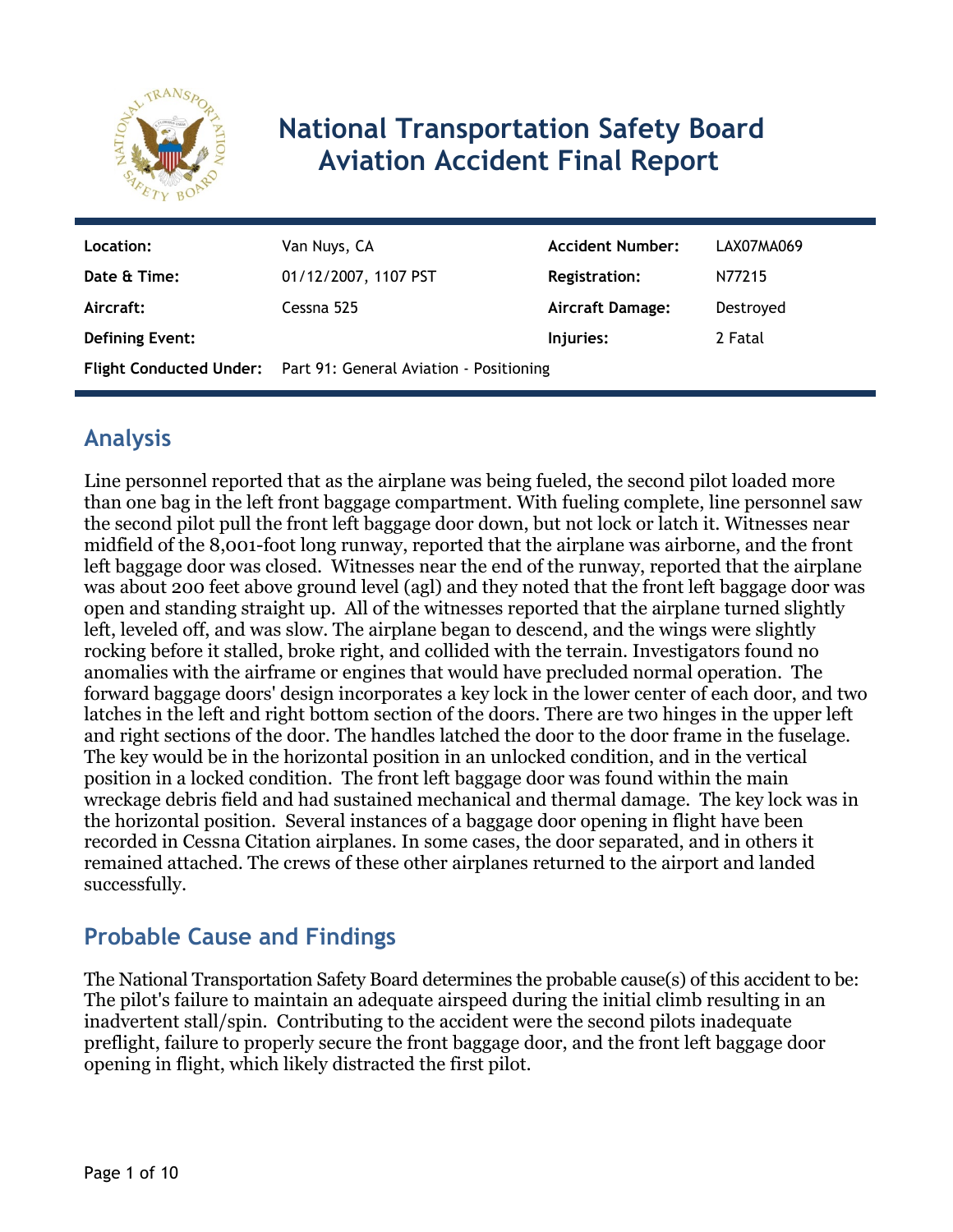#### **Findings**

Occurrence #1: LOSS OF CONTROL - IN FLIGHT Phase of Operation: TAKEOFF - INITIAL CLIMB

Findings

1. (F) DOOR,CARGO/BAGGAGE - NOT SECURED

2. (C) AIRCRAFT PREFLIGHT - INADEQUATE - COPILOT/SECOND PILOT

3. (F) DOOR,CARGO/BAGGAGE - OPEN

4. (C) AIRSPEED - NOT MAINTAINED - PILOT IN COMMAND

5. (F) DIVERTED ATTENTION - PILOT IN COMMAND

6. (C) STALL/MUSH - INADVERTENT - PILOT IN COMMAND ----------

Occurrence #2: IN FLIGHT COLLISION WITH TERRAIN/WATER Phase of Operation: DESCENT - UNCONTROLLED

Findings 7. TERRAIN CONDITION - GROUND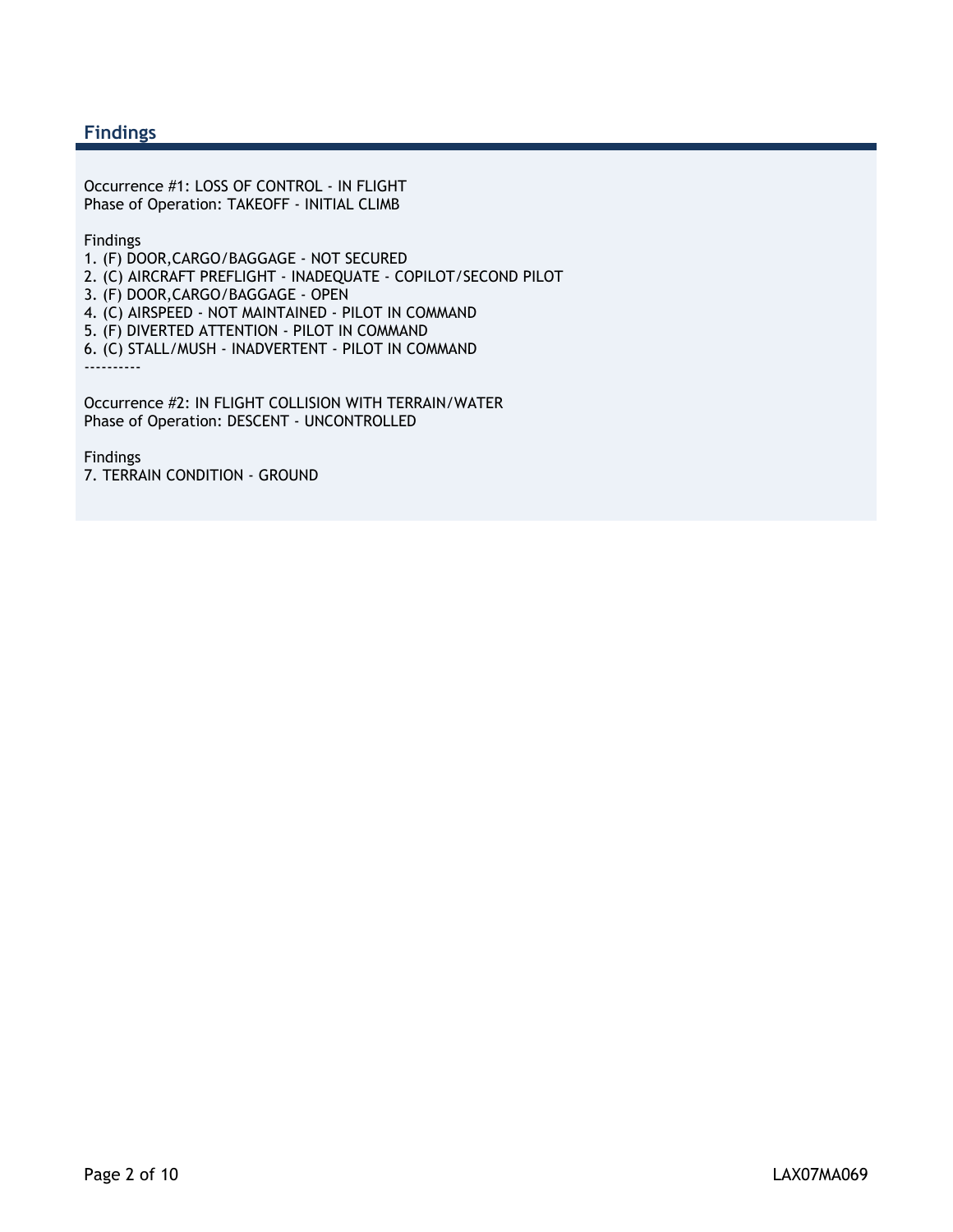# **Factual Information**

#### HISTORY OF FLIGHT

On January 12, 2007, about 1107 Pacific standard time, a Cessna CitationJet CE-525, N77215, collided with the terrain shortly after takeoff from Van Nuys Airport, Van Nuys, California. Sunquest Executive Air Charter was operating the airplane under the provisions of 14 Code of Federal Regulations Part 91. The airline transport pilot and the commercial certificated second pilot were killed; the airplane was destroyed by impact damage and post-crash fire. The local positioning flight was departing with a planned destination of Long Beach, California. Visual meteorological conditions prevailed, and an instrument flight rules (IFR) flight plan had been filed.

The airplane had been parked overnight on the ramp of Millionaire Aviation. Two ramp workers for Millionaire indicated that they put 190 gallons of fuel in each wing. Procedures at Millionaire did not allow engine start at the fuel pumps, so after the airplane was fueled, it was towed to the start up area. One of the ramp workers had known the first pilot for some time, and reported that the first pilot was in the left seat. He also noted that it took longer than normal for the airplane to start and request marshalling out of the ramp area (about 10 minutes).

The other Millionaire worker reported that he fueled the left wing, and said that he conversed with the second pilot as he did so. He observed the second pilot open the left nose baggage door, and put one to three cases in the compartment. He informed the second pilot that he would have to move the airplane to a different location for start up. He observed the second pilot then shut the baggage door, but not lock or latch it. The worker stated that he then left to marshal out another airplane. He returned to marshal out the CitationJet, and noted that the crew had taken longer than normal to get ready for taxi. The worker was not sure of the pilots' seating arrangement.

The airplane then taxied the full length of the airport to the approach end of runway 34L, which is 8,001 feet long.

A certified flight instructor (CFI) was in an airplane that had landed on runway 34R, and was holding between runways 34R and 34L on taxiway F. The CFI stated that the airplane pitched up as it passed in front of him, and then quickly reduced pitch. It appeared to him that the airplane was low at this point, only about 100 feet above ground level (agl). The airplane then leveled off for a couple of seconds; he felt that this was in an attempt to gain airspeed and control. The CFI stated that the airplane tried to gain altitude one last time however, the airplane was slow; it stalled and broke to the right.

Witnesses at midfield noted that the airplane was airborne, and the front left baggage door was closed.

Witnesses near the end of the runway said that the front left baggage door was open, and standing straight up. The airplane was about 200 feet agl.

All of the witnesses stated that the airplane turned slightly left, leveled off, and was slow. It began descending, and the wings were slightly rocking. Several of the witnesses felt that the airplane stalled, and made a hard right turn.

The pilot of a Cessna 414 reported that he departed behind the CitationJet. The 414 pilot stated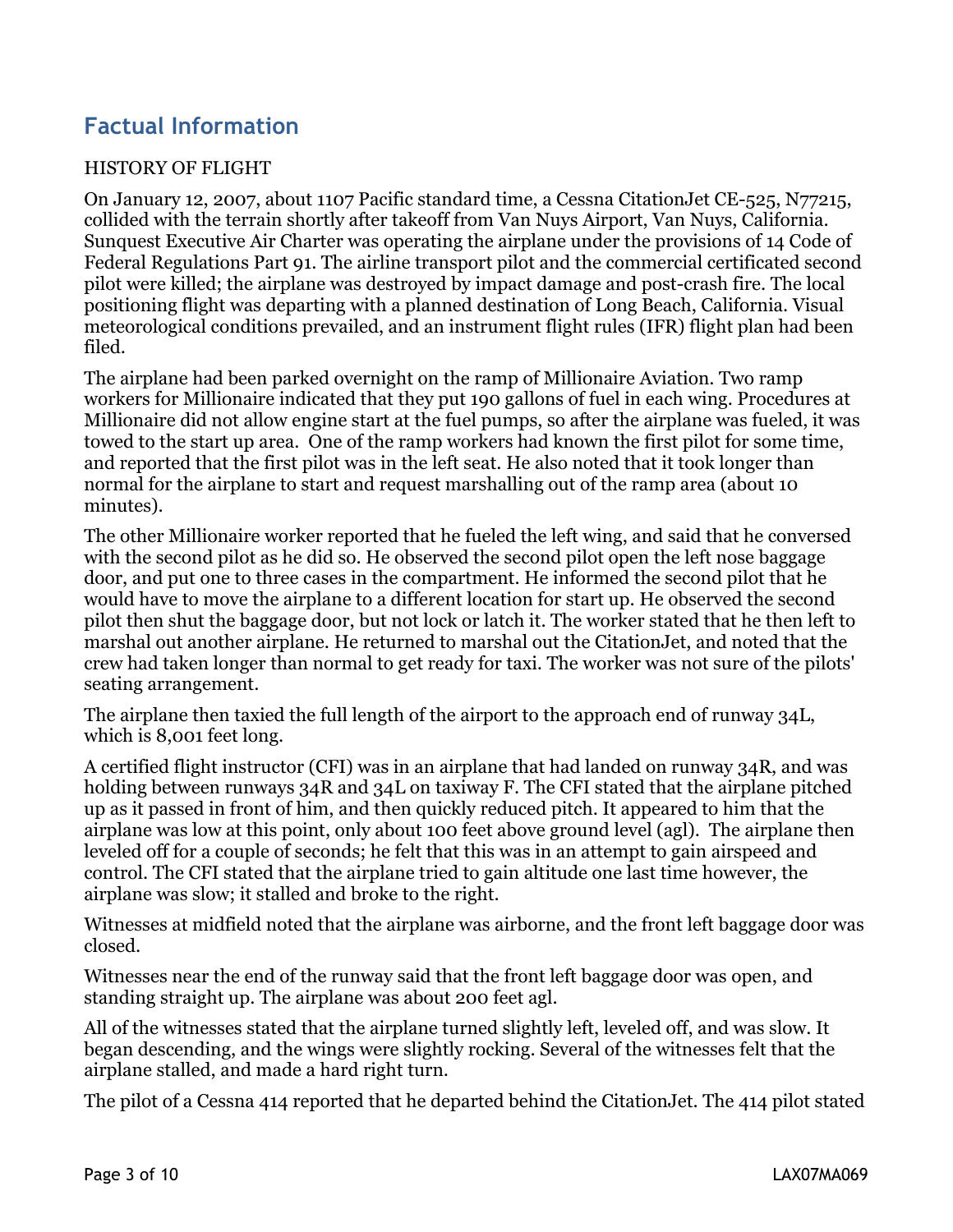that just after the tower cleared him for takeoff, one of the CitationJet's pilots indicated that they wanted to return for landing. The tower asked if they could make it back to runway 34, or did they want runway 16. They acknowledged 34. A few seconds later, the tower controller cleared them to land on any runway. The pilot of the 414 had the CitationJet in sight, and indicated that he was looking down at it, and it appeared to be slow. He saw the slight left turn, and then the hard right into the ground. He was able to maneuver away from the fireball.

Witnesses near the ground collision reported that the airplane cut one string of power lines that were perpendicular to the flight path; the falling line hit one witness in the head.

Some witnesses thought that they saw dark objects fall from the airplane, and enter the left engine. Airport personnel made two searches for foreign objects on the runway, but found nothing.

Law enforcement personnel scoured the area from the end of the runway to the crash site, and found nothing. Most of this space was an open sod field with the very high frequency omnidirectional radio range (VOR) in the middle of it.

#### PERSONNEL INFORMATION

#### First Pilot

The airplane was certified for single pilot operations. The pilot had a CE-525S type rating, which allowed him to fly single pilot operations. The company's Part 135 operation's specifications allowed single pilot flight with an operable autopilot in lieu of a second pilot. The second pilot had completed the company's Part 135 training, and was qualified as second in command for Part 135 flights.

A review of Federal Aviation Administration (FAA) airman records revealed that the 72 year old pilot held an airline transport pilot certificate with a rating for airplane multiengine land. The pilot held type ratings for the B-707, B-720, B-727, L-1011, and MD-11. The pilot held a commercial pilot certificate with a rating for airplane single-engine land.

A first-class medical certificate was issued on May 11, 2006. It had the limitations that the pilot must wear corrective lenses for near and distant vision.

The operator reported that the pilot had a total flight time of 38,000 hours in all aircraft with 800 hours in this make and model. The pilot successfully completed a flight review on December 5, 2005.

#### Second Pilot

A review of FAA airman records revealed that the 49 year old second pilot held a commercial pilot certificate with ratings for airplane multiengine land and instrument airplane, and a private pilot certificate for airplane single-engine land.

A first-class medical certificate was issued on July 12, 2006. It had the limitation that he must wear corrective lenses.

The operator reported that the second pilot had a total flight time of 1,693 hours in all aircraft, but was unable to provide the total flight time in the accident airplane make and model. The second pilot successfully completed a flight review on August 23, 2006.

#### AIRCRAFT INFORMATION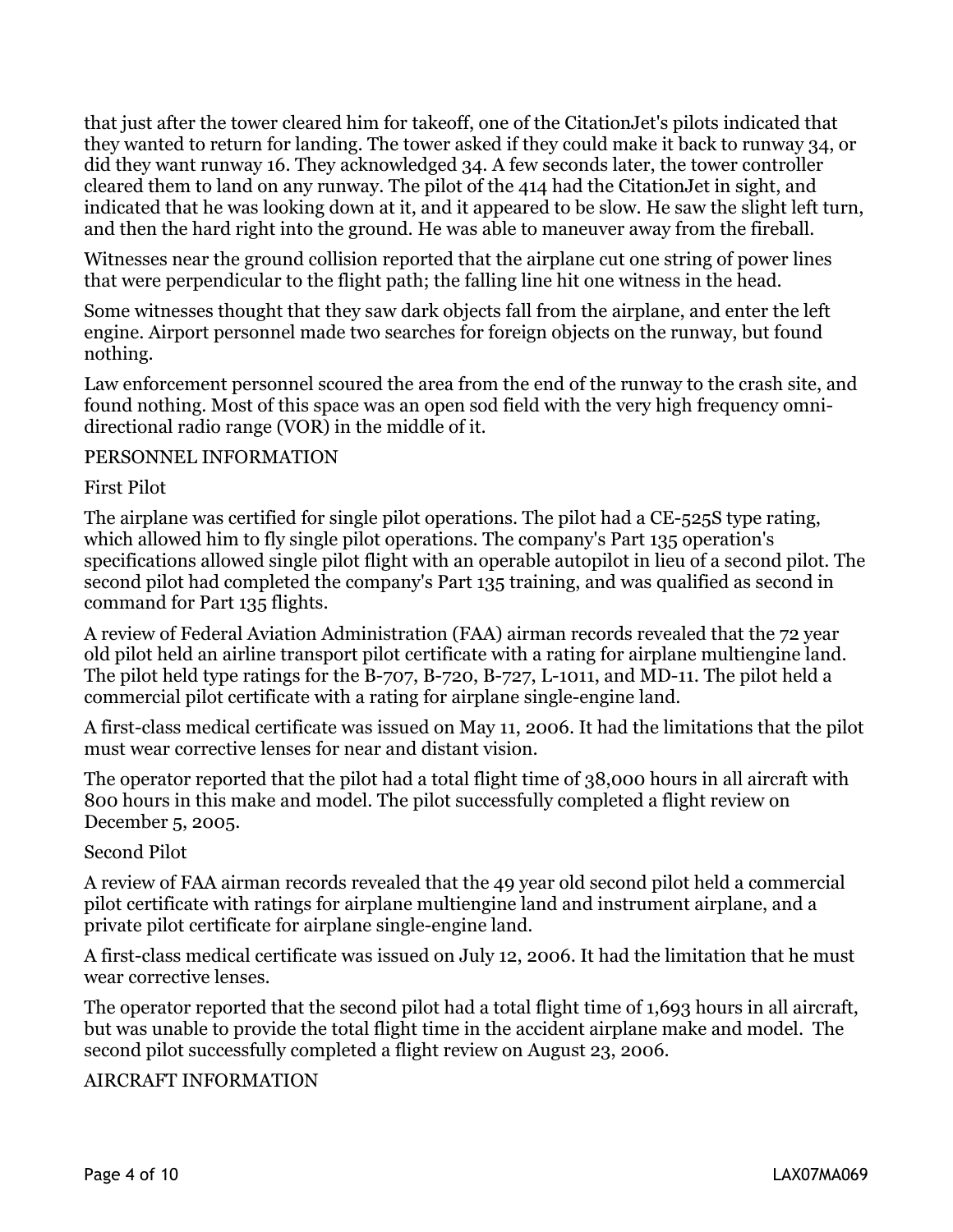The airplane was a Cessna CitationJet CE-525, serial number 525-0149. The operator reported that the airplane had a total airframe time of 3,001.9 hours at the last inspection. They maintained the airplane on a phase inspection program. The last inspection occurred on December 15, 2006.

One item on the inspection sheet required an operational check of the door warning system for the nose baggage, tail cone baggage, and entry doors. This required opening each door individually and verifying annunciator illumination, and that no individual switches failed closed. A maintenance technician initialed completion of the check.

The left engine was a Williams International FJ44-1A, serial number 1301. Total time recorded on the engine at the last phase inspection was 3,001.9 hours.

The right engine was a Williams International FJ44-1A, serial number 1308. Total time recorded on the engine at the last phase inspection was 3,001.9 hours.

#### WRECKAGE AND IMPACT INFORMATION

Evidence gathered at the accident site indicated that the wings were nearly vertical to the ground when the airplane hit. The right wing tip hit the street; the left wing hit a light pole, and went through a set of power lines perpendicular to the flight path. The airplane continued through a wire fence with a cinder block wall behind it, and then through another cinderblock wall with a wire fence behind it.

The first identified point of contact (FIPC) was a ground scar in the street with right wing pieces nearby. The airplane came to rest upright on a northerly heading. The main wreckage consisted of the fuselage and empennage with the right engine attached. The left engine separated, and was about 100 feet in front of the main wreckage. The furthest piece of wreckage was a main wheel, which was about 200 yards in front of the main wreckage.

The wing assembly separated from the fuselage, and fire consumed portions of it. The remnants were about 30 feet forward of the fuselage.

The forward baggage doors' design incorporates a key lock in the lower center of each door, and two latches in the left and right bottom section of the doors. There are two hinges in the upper left and right sections of the door. The handles latched the door to the door frame in the fuselage. The key would be in the horizontal position in an unlocked condition, and in the vertical position in a locked condition.

Investigators found the front left baggage door 10 feet to the right of the right engine. It sustained mechanical and thermal damage. Structure material was missing from the front leading edge and bottom of the door. The key lock was in the horizontal position. A portion of the aft handle remained attached to the door; investigators did not find the front handle. The front left door frame fragmented and separated from the airframe. Investigators recovered a small piece, about 1-foot long, of the upper frame. One hinge remained attached to that piece.

The right front baggage door separated; it was in two pieces, and had fire damage. The key lock was not in the door, and not located. Investigators found portions of the door frame; these pieces had fire damage.

The aft baggage door latch pins were extended. The key was in the vertical position.

Control continuity was established for the elevators from the elevator surface to the forward elevator bellcrank in the cockpit area, and for the left rudder cable from the control surface to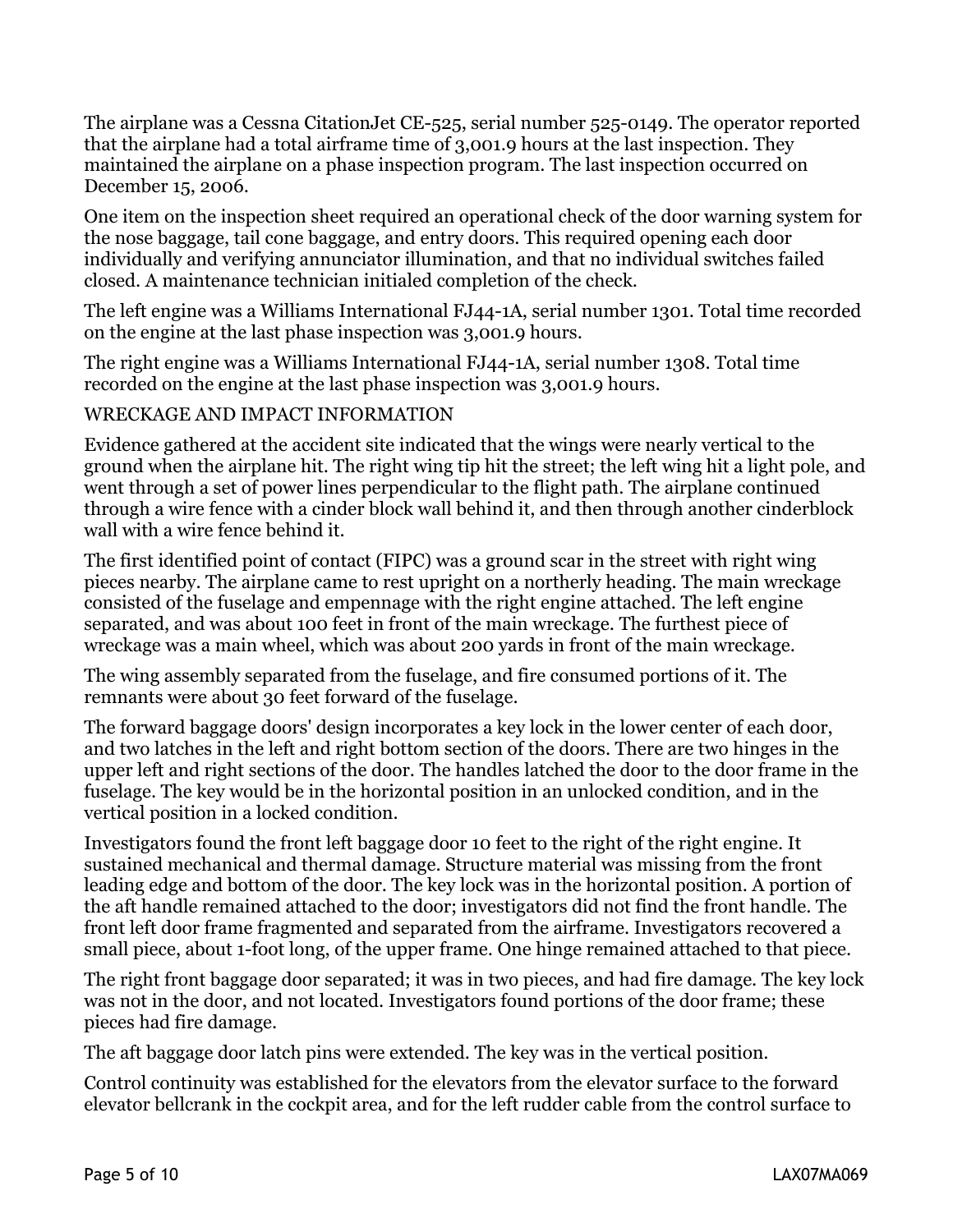the left pedal; the right cable separated in a broomstraw manner about 1 foot from rudder pedal. Both cables for the left aileron remained attached to the left aileron sector assembly, but separated near the wing root in a broomstraw manner. The right aileron control cables separated in the wing in a broomstraw manner. Both left and right aileron cables were attached to the control yoke.

The landing gear was down, and the speed brakes were stowed. The left flap actuator measured 3 11/16 inches; however, investigators could not find the right actuator and could not determine flap position.

#### MEDICAL AND PATHOLOGICAL INFORMATION

The Los Angeles County Coroner completed autopsies on both pilots. The FAA Forensic Toxicology Research Team, Oklahoma City, Oklahoma, performed toxicological testing of specimens of the pilots.

Analysis of the specimens for the first pilot contained no findings for carbon monoxide, cyanide, volatiles, and tested drugs.

Analysis of the specimens for the second pilot contained no findings for carbon monoxide, cyanide, volatiles, and tested drugs.

#### TESTS AND RESEARCH

Operating Procedures

#### Airplane Warning Systems

Section II of the Operating Manual for the airplane describes the airplane and its systems. One topic it discusses is the warning and test system. An annunciator panel that displays both normal and abnormal system conditions is in the center of the glare shield. The system uses two red MASTER WARNING RESET lights and two MASTER CAUTION RESET lights in conjunction with the panel to ensure rapid recognition of any red or amber annunciator lights. Placing the rotary TEST switch on the left instrument panel to the ANNU position tests all systems' light panels. This sequentially illuminates all lights, and causes the master warning and master caution lights to flash.

The MASTER CAUTION RESET light will illuminate when any amber annunciator light comes on. The amber annunciator light will flash until the master caution light is reset by pressing on it. The master caution will extinguish when reset. The amber door not locked light will remain illuminated but steady until the condition is corrected.

Section III of the flight manual describes operating procedures. The exterior checklist directs the pilot to check that the front baggage doors are secured and locked. The cockpit checklist directs the pilot to check the warning systems with the rotary test switch. A check of the annunciator panel is the last item on the before takeoff checklist.

Indications of a door not locked are addressed in the abnormal procedures section. Illumination of the door not locked caution light and the master caution light indicate unlocked (key) nose or tailcone doors, failure or improper position of one or more door switches, and/or possible disengagement of the lower forward cabin door pin. It instructs the pilot to correct the condition prior to flight if on the ground. In flight, it indicates that the pilot should reduce airspeed, keep the cabin door clear, descend to a lower altitude, and land as soon as practical.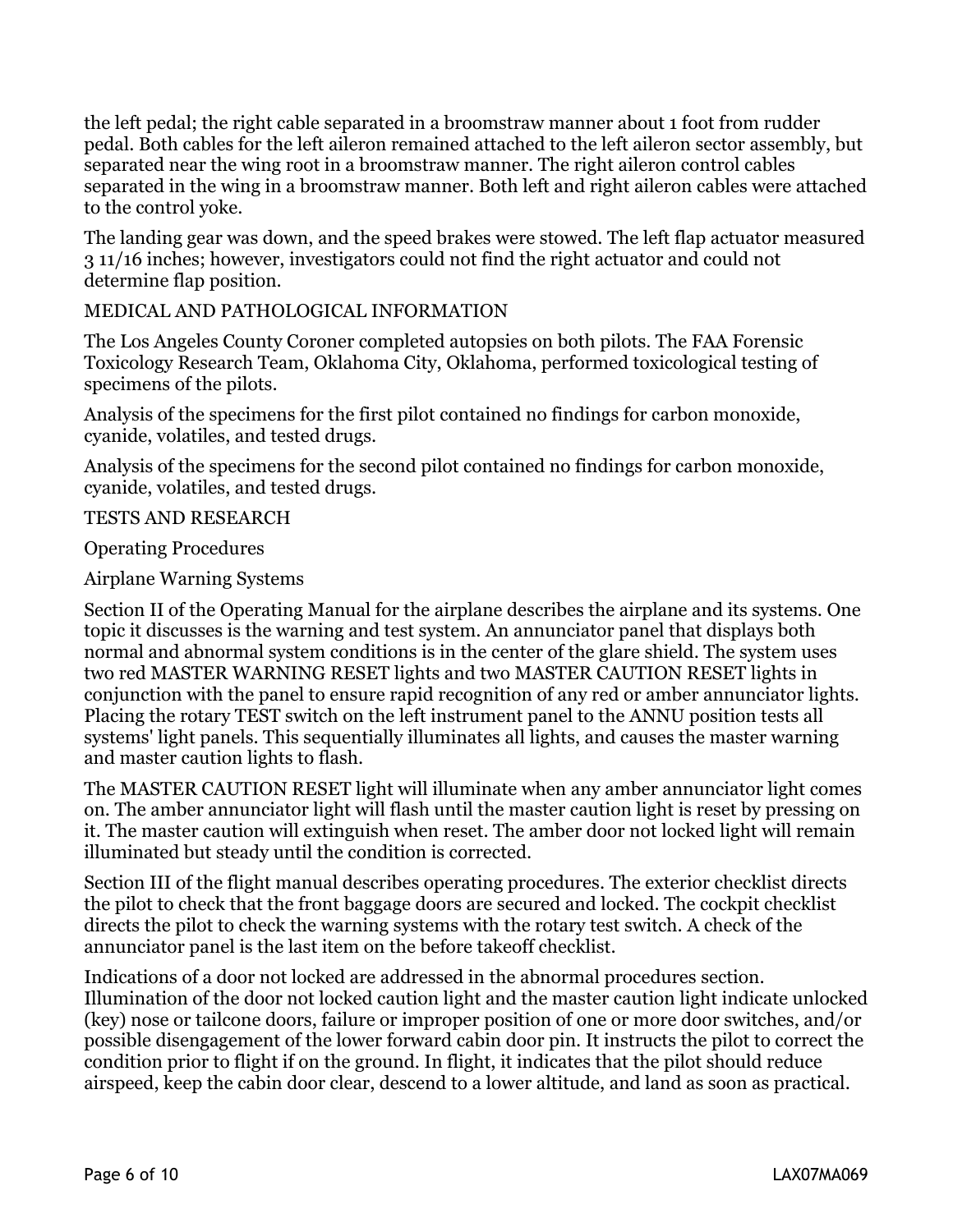#### Engine Examinations

Technicians from Williams International examined the engines at their facility in Walled Lake, Michigan, on October 30 and 31, 2007, under the supervision of the FAA. The FAA inspector provided the following information regarding the inspections.

#### Left Engine

The exterior of the engine showed slight aft bypass duct denting. Numerous fan blades exhibited very slight foreign object damage; technicians observed no damage on the fan spinner.

The engine fan and core rotated freely. Lodged at the outer areas of the fan stator at the 11 and 4 o'clock positions were two pieces of aluminum. These pieces were similar in color and thickness to the aluminum material on the rear face of the engine inlets.

The IP compressor rotor, high pressure (HP) turbine, and low pressure (LP) turbines displayed no signs of foreign object damage. Numerous tubes of the diffuser assembly separated. All fins of the high pressure compressor bent to the rear, and large amounts of stator material had been ground away. The inspector noted that this was evidence of "compressor slap," which meant that the HP compressor contacted the rear face of the HP stator assembly. He continued that this would be consistent with the engine striking the ground while operating.

The accessory gearbox and its mounted components rotated freely. Technicians established continuity by rotating the fan and observing the gearbox rotate freely. The HP shaft, LP shaft, pinion gear, and tower shaft were intact, and they observed no damage on these components. They indicated that this engine did not appear to have sustained any foreign object damage due to ingestion of a foreign object during operation.

#### Right Engine

The exterior showed discoloration due to the post crash fire. The fan and core would not rotate. Fan blades near the center hub were discolored. There was a page from a Jeppesen manual protruding from the fan stator. Upon removal of the fan, technicians observed that the urethane adhesive securing the stator vanes at the inner circumference had melted, as did the rub strip aft of the fan. They felt that this prevented rotation of the fan and compressor rotors. After removing the fan and adhesive, the compressor cores and the accessory gearbox rotated freely.

During disassembly, technicians noted no evidence of foreign object damage to the HP and IP compressors or the HP and LP turbines. The diffuser sections appeared to be intact. The HP shaft, LP shaft, pinion gear, and tower shaft were all intact, and investigators observed no damage on these components. They indicated that this engine did not appear to have sustained any foreign object damage due to ingestion of a foreign object during operation.

#### Prior Incidents

Two weeks prior to the accident, another operator of a Cessna Citation at Van Nuys reported that the right nose baggage door opened upon rotation. It separated after several seconds. The crew flew back to the airport and landed. They reported no adverse flying characteristics. They said that they completed a normal preflight, and had no lights illuminate to indicate that the door was unlocked.

Aviation Safety Reporting System (ASRS)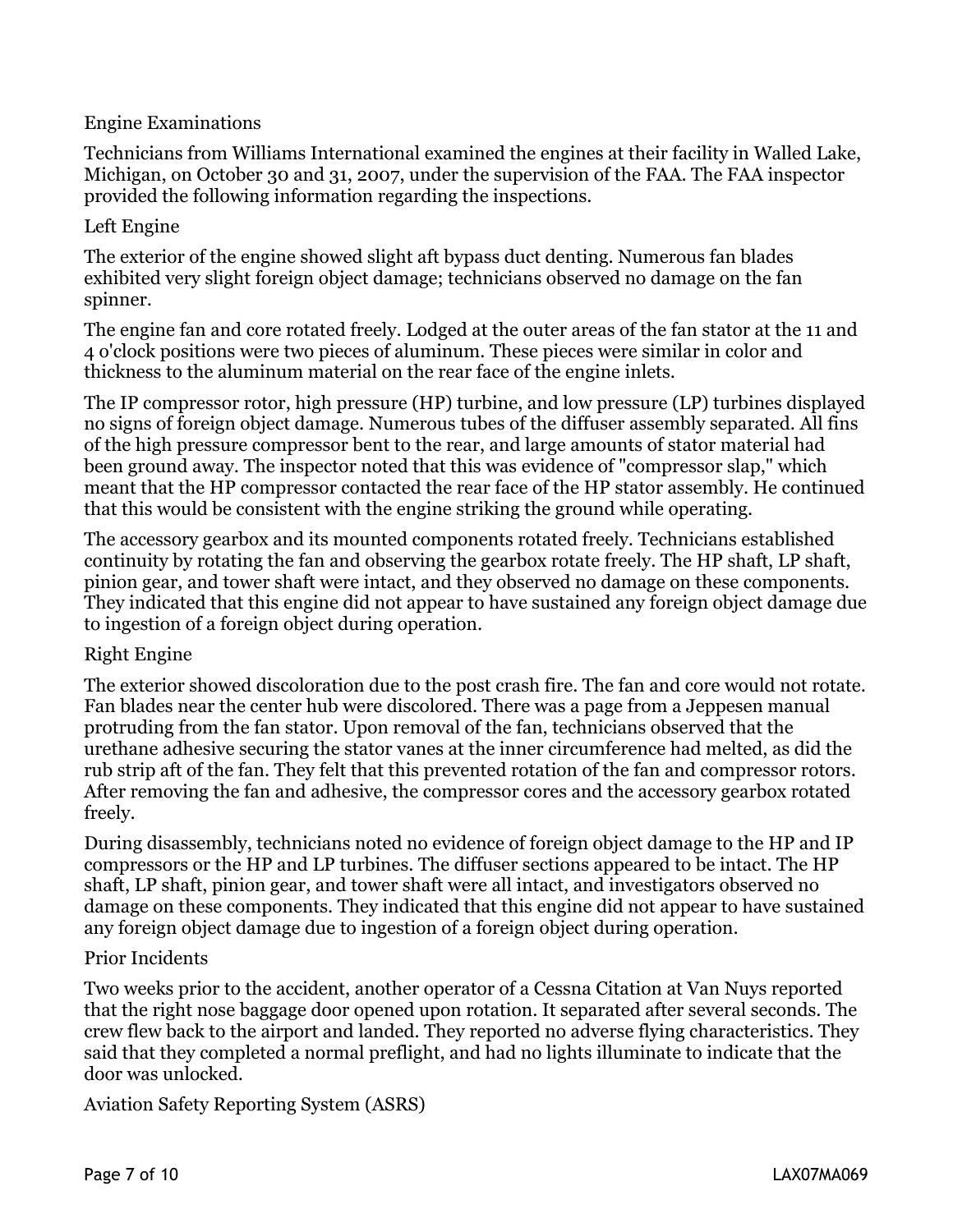The ASRS issued an alert bulletin (AB 2007:8/3-5) to Cessna regarding baggage door issues.

A Cessna 500 had the door open at 500 feet after departure, and the crew reduced power. While turning to crosswind for landing, the door flew open and separated. They landed uneventfully.

A Cessna 650 crew heard a loud noise, and felt the rudder pedals move during descent from flight level 350. They had a door unlocked light illuminate. Upon landing, they discovered that the rear baggage entry door was missing.

A Cessna 560 crew reported that during taxi to the runway they noticed a cargo door unlock light illuminate for 15 seconds and then go out. At 50 feet after takeoff, the left cargo door came unlatched, and a bag fell out. They returned to the field and landed without incident. There was no damage on a post flight inspection.

A Cessna Citation had the right nose baggage door open shortly after rotation. The crew reported that they had no warning lights. They returned to the airport and made a normal landing. They examined the airplane, secured the door, and continued with their flight. A crewmember left the door partially latched during baggage loading between legs.

#### **Pilot Information**

| Certificate:                     | Airline Transport; Commercial                                             | Age:                              | 72, Male                      |
|----------------------------------|---------------------------------------------------------------------------|-----------------------------------|-------------------------------|
| Airplane Rating(s):              | Multi-engine Land; Single-engine<br>Land                                  | Seat Occupied:                    | Left                          |
| <b>Other Aircraft Rating(s):</b> | None                                                                      | <b>Restraint Used:</b>            | Seatbelt, Shoulder<br>harness |
| Instrument Rating(s):            | Airplane                                                                  | <b>Second Pilot Present:</b>      | Yes                           |
| Instructor Rating(s):            | None                                                                      | <b>Toxicology Performed:</b>      | <b>Yes</b>                    |
| <b>Medical Certification:</b>    | Class 1                                                                   | <b>Last Medical Exam:</b>         | 03/01/2006                    |
| <b>Occupational Pilot:</b>       |                                                                           | Last Flight Review or Equivalent: | 12/01/2005                    |
| <b>Flight Time:</b>              | 38000 hours (Total, all aircraft), 800 hours (Total, this make and model) |                                   |                               |

#### **Co-Pilot Information**

| Certificate:                     | Commercial; Private                                            | Age:                              | 49, Male                      |
|----------------------------------|----------------------------------------------------------------|-----------------------------------|-------------------------------|
| Airplane Rating(s):              | Multi-engine Land; Single-engine<br>Land                       | Seat Occupied:                    | Right                         |
| <b>Other Aircraft Rating(s):</b> | None                                                           | <b>Restraint Used:</b>            | Seatbelt, Shoulder<br>harness |
| Instrument Rating(s):            | Airplane                                                       | <b>Second Pilot Present:</b>      | Yes                           |
| Instructor Rating(s):            | None                                                           | <b>Toxicology Performed:</b>      | Yes                           |
| <b>Medical Certification:</b>    | Class 1                                                        | <b>Last Medical Exam:</b>         | 07/01/2006                    |
| <b>Occupational Pilot:</b>       |                                                                | Last Flight Review or Equivalent: | 08/01/2006                    |
| アドレート エンティー・エー                   | $4702 \text{ kg}$ $(\text{m/s})$ $(\text{m/s})$ $(\text{m/s})$ |                                   |                               |

**Flight Time:** 1693 hours (Total, all aircraft)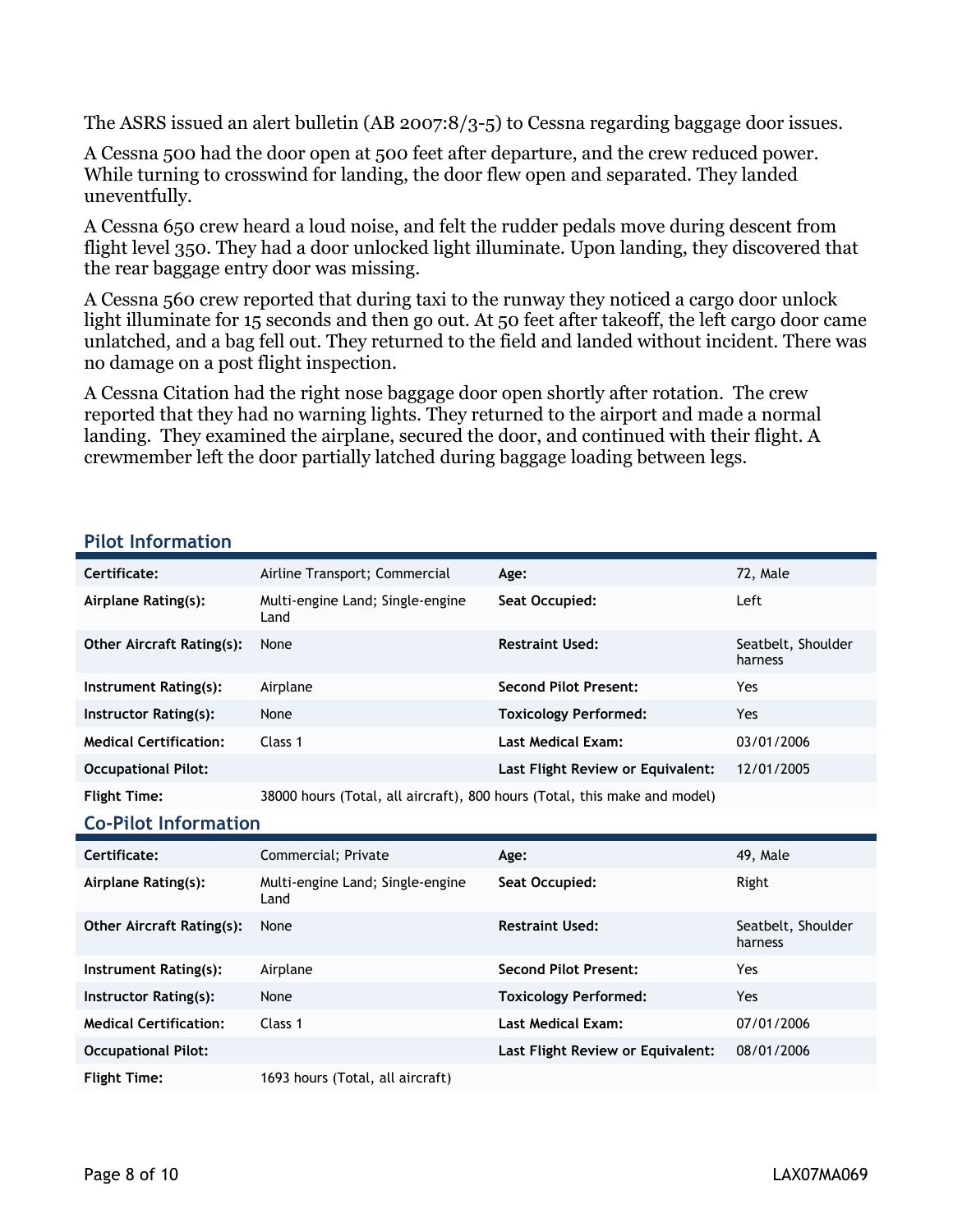### **Aircraft and Owner/Operator Information**

| Aircraft Manufacturer:            | Cessna                                         | <b>Registration:</b>                         | N77215                   |
|-----------------------------------|------------------------------------------------|----------------------------------------------|--------------------------|
| Model/Series:                     | 525                                            | <b>Aircraft Category:</b>                    | Airplane                 |
| <b>Year of Manufacture:</b>       |                                                | <b>Amateur Built:</b>                        | No                       |
| Airworthiness Certificate:        | Normal                                         | Serial Number:                               | 525-0149                 |
| <b>Landing Gear Type:</b>         | Retractable - Tricycle                         | Seats:                                       | $\overline{7}$           |
| Date/Type of Last Inspection:     | 12/01/2006, Continuous<br>Airworthiness        | <b>Certified Max Gross Wt.:</b>              | 10400 lbs                |
| Time Since Last Inspection:       |                                                | Engines:                                     | 2 Turbo Jet              |
| Airframe Total Time:              | 3001 Hours                                     | <b>Engine Manufacturer:</b>                  | Williams International   |
| ELT:                              | Installed, not activated                       | <b>Engine Model/Series:</b>                  | FJ44-1A                  |
| <b>Registered Owner:</b>          | Moonchild Aviation LLC c/o<br>Brown Kraft & Co | <b>Rated Power:</b>                          | 1900 lbs                 |
| Operator:                         | Sunquest Executive Air<br>Charter              | <b>Air Carrier Operating</b><br>Certificate: | On-demand Air Taxi (135) |
| <b>Operator Does Business As:</b> |                                                | <b>Operator Designator Code:</b>             | SQ6R                     |

### **Meteorological Information and Flight Plan**

| <b>Conditions at Accident Site:</b>     | <b>Visual Conditions</b>         | <b>Condition of Light:</b>    | Day         |
|-----------------------------------------|----------------------------------|-------------------------------|-------------|
| <b>Observation Facility, Elevation:</b> | VNY, 802 ft msl                  | <b>Observation Time:</b>      | 1051 PST    |
| Distance from Accident Site:            |                                  | Direction from Accident Site: |             |
| <b>Lowest Cloud Condition:</b>          | Few / 6000 ft agl                | Temperature/Dew Point:        | 9°C / -12°C |
| Lowest Ceiling:                         | None                             | Visibility                    | 10 Miles    |
| Wind Speed/Gusts, Direction:            | 7 knots, $350^\circ$             | Visibility (RVR):             |             |
| <b>Altimeter Setting:</b>               | 30.01 inches Hg                  | Visibility (RVV):             |             |
| <b>Precipitation and Obscuration:</b>   | No Obscuration; No Precipitation |                               |             |
| <b>Departure Point:</b>                 | Van Nuys, CA (VNY)               | Type of Flight Plan Filed:    | <b>IFR</b>  |
| Destination:                            | Long Beach, CA (LGB)             | <b>Type of Clearance:</b>     | ifr         |
| <b>Departure Time:</b>                  | 1106 PST                         | Type of Airspace:             |             |

### **Airport Information**

| Airport:             | Van Nuys (VNY)   | <b>Runway Surface Type:</b>      | Asphalt |
|----------------------|------------------|----------------------------------|---------|
| Airport Elevation:   | 802 ft           | <b>Runway Surface Condition:</b> | Drv     |
| Runway Used:         | 34L              | IFR Approach:                    | None    |
| Runway Length/Width: | 8001 ft / 150 ft | VFR Approach/Landing:            | None    |